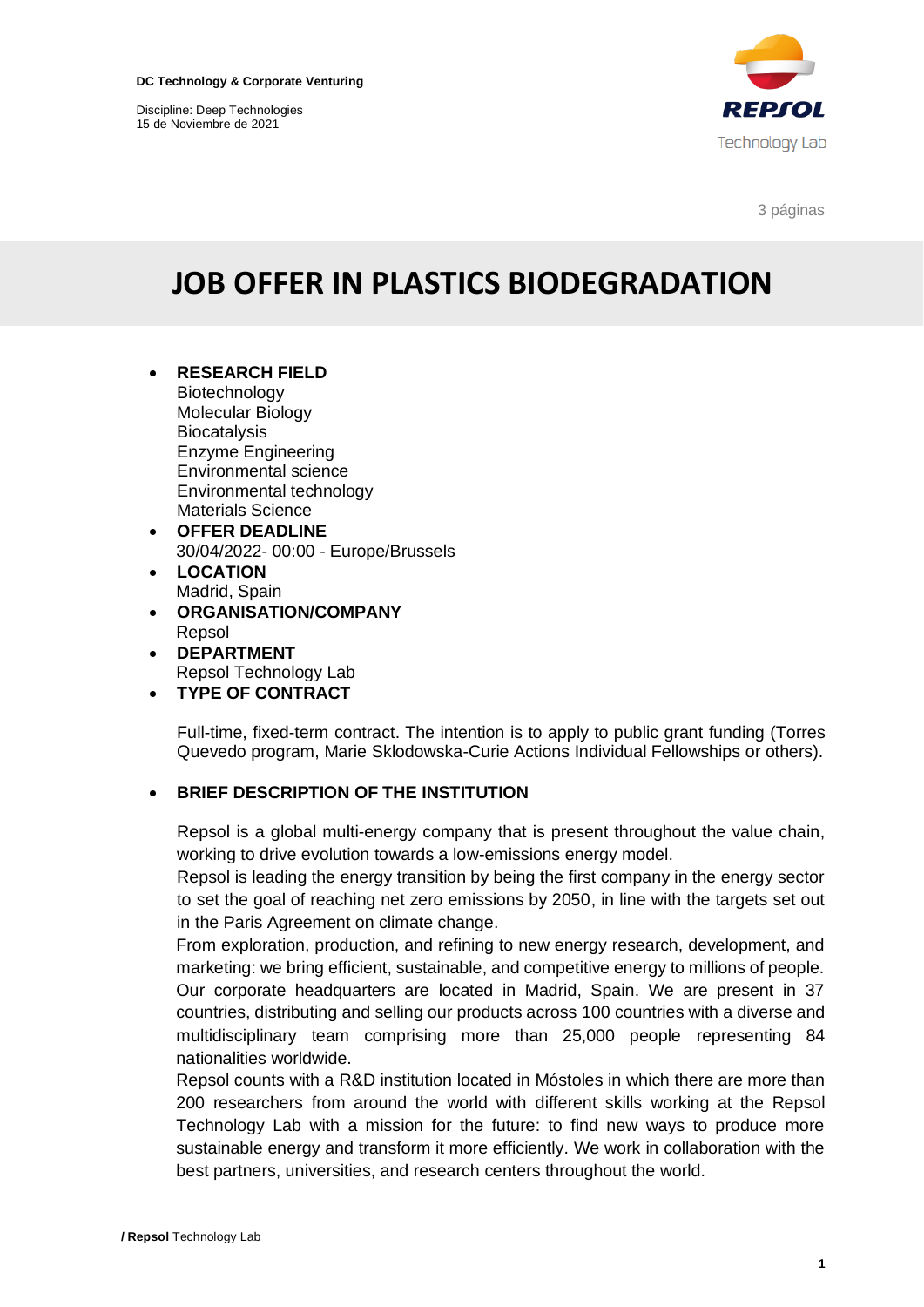

With hard work, talent, and enthusiasm, Repsol is working to build a better future through the development of smart energy solutions.

Our values of flexibility, transparency, responsibility, integrity and innovation are at the core of everything we do. When contracting for goods and services, we also look for people and companies that share and apply these same values.

Repsol demands all contractors and suppliers to comply with current legal requirements, regulations and Repsol standards related to human rights, workers' rights, the environment, health and safety. All of our contractors and suppliers are also expected to abide by the policies outlined in Repsol's corporate Ethics and Conduct Code for Suppliers.

## • **BRIEF DESCRIPTION OF REPSOL TECHNOLOGY LAB RESEARCH**

The Repsol Technology Lab is an example of one of the most cutting-edge private R&D models in Spain. It's based on open innovation and a network of partnerships encompassing technology centers, businesses, and universities worldwide, whose objective is to develop sustainable solutions to achieve a more efficient and competitive lower-carbon business.

At Technology & Corporate Venturing, we promote the creation of competitive advantages that will accelerate the development and deployment of new technologies and business models for Repsol and Society, along two lines:

- $\circ$  Research and the implementation of in-house technologies developed at the **Technology Lab Research Center**, with a new R&D model focused on:
	- Three Upstream Product Ranges: Subsurface Modelling; Rock Characterization and Mechanical Earth Model and Completions and Production.
	- Four Downstream Product Ranges: Process Optimization, Process Design, Product Design and Advanced Energy Management Systems.
	- **·** Three cross-cutting areas: Advanced Mathematics; Biotechnology and Experimentation and Robotics.

Where more than 200 scientists and researchers, with the support of management personnel, are currently developing more than 180 technology solutions and 70 new technology products.

o Our research is supported and complemented by the **Corporate Venturing**  investment fund and an **Open Innovation** strategy. Through investments in innovative start-ups **Corporate Venturing** has contributed to the acquisition of 18 investee companies, with the investment of an €85 million fund in other companies that will meet the Company's needs.

We are an area where collaboration with scientific and technological companies is essential to keeping on top of new research trends and areas.

## • **BRIEF DESCRIPTION OF THE PROJECT**

Repsol is offering to host a talented and leading researcher wishing to acquire experience in intersectoral research in non-academic environment. We offer the opportunity to work in a private multinational company, well business-oriented and in a